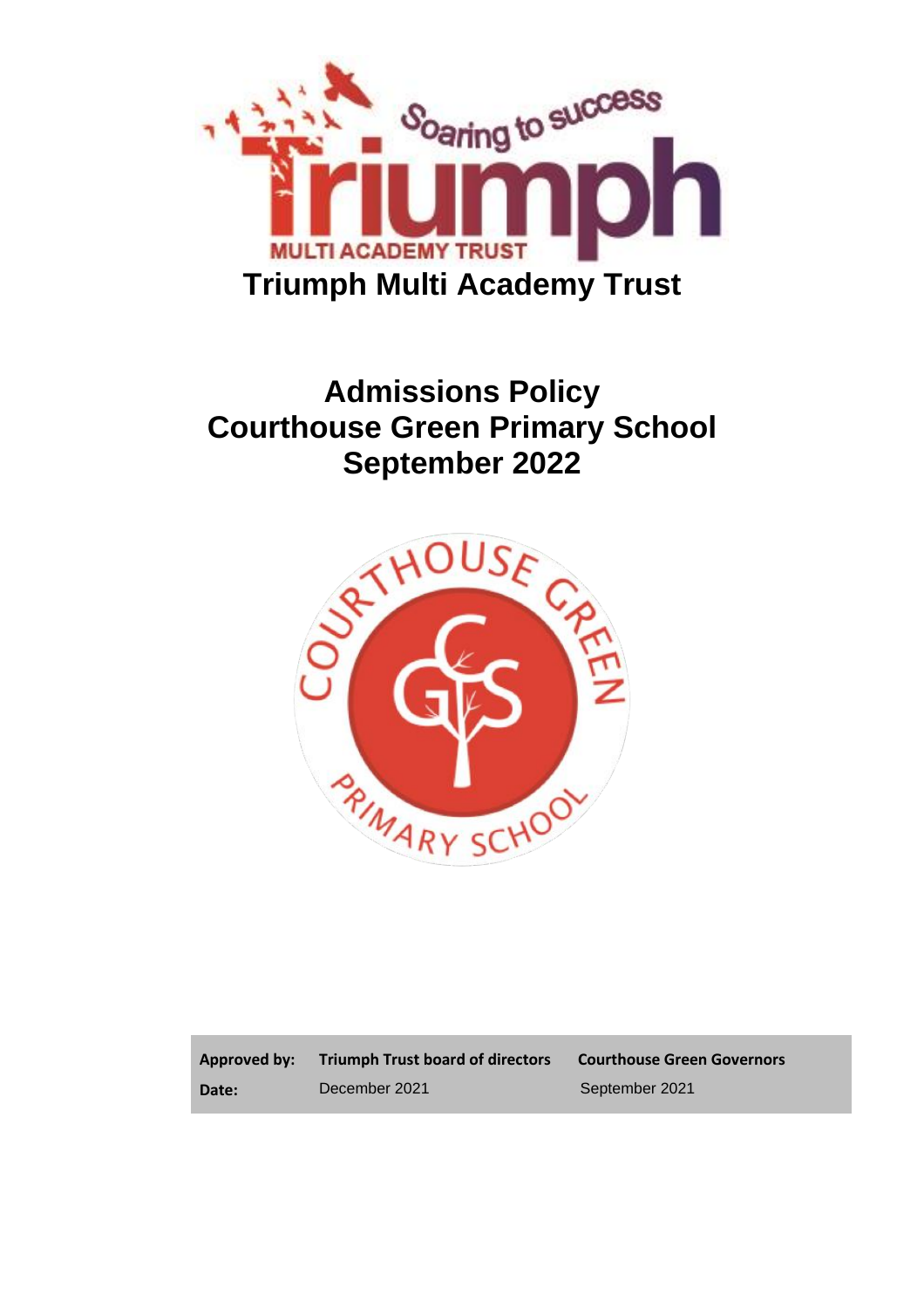## **1. Aims**

This policy aims to:

- Explain **how to apply** for a place at the school
- Set out the school's **arrangements for allocating places to the pupils** who apply
- Explain **how to appeal** against a decision not to offer your child a place

## **2. Legislation and statutory requirements**

This policy is based on the following advice from the Department for Education (DfE):

- <https://www.gov.uk/government/publications/school-admissions-code--2>
- <https://www.gov.uk/government/publications/school-admissions-appeals-code>

As an academy, the school is required by its funding agreement to comply with these codes, and with the law relating to admissions as set out in th[e http://www.legislation.gov.uk/ukpga/1998/31/contents](http://www.legislation.gov.uk/ukpga/1998/31/contents)

This policy complies with our funding agreement and articles of association.

# **3. Definitions**

The **normal admissions round** is the period during which parents can apply for state-funded school places at the school's normal point of entry, using the common application form provided by their home local authority.

**Looked after children** are children who, at the time of making an application to a school, are:

- In the care of a local authority, or
- Being provided with accommodation by a local authority in exercise of its social services functions

**Previously looked after children** are children who were looked after, but ceased to be so because they:

- Were adopted under the Adoption Act 1976 or the Adoption and Children Act 2002, or
- Became subject to a child arrangements order, or
- Became subject to a special guardianship order

A child reaches **compulsory school age** on the prescribed day following his or her fifth birthday (or on his or her fifth birthday if it falls on a prescribed day). The prescribed days are 31 December, 31 March and 31 August.

### **4. How to apply**

**For applications in the normal admissions round** (if you are moving your child from one primary school to another) you should use the application form provided by your home local authority (regardless of which local authority the schools are in). You can use this form to express your preference for a minimum of 3 state-funded schools, in rank order. You will receive an offer for a school place directly from your local authority.

**Application for reception year -** If places are oversubscribed the oversubscription criteria in Section 6 will be followed.

All children with an Education, Health and Care Plan (EHC) that name the school will be given priority before all other applicants.

### **5. Requests for admission outside the normal age group**

Parents are entitled to request a place for their child outside of their normal age group and should complete a request form provided by your home local authority. All requests will be processed by Coventry admissions team and once allocated to us we will contact parents to arrange a meeting with the Headteacher prior to the child starting at Courthouse Green school.

Decisions on requests for admission outside the normal age group will be made on the basis of the circumstances of each case and in the best interests of the child concerned. In accordance with the School Admissions Code, this will include taking account of:

• Parents' views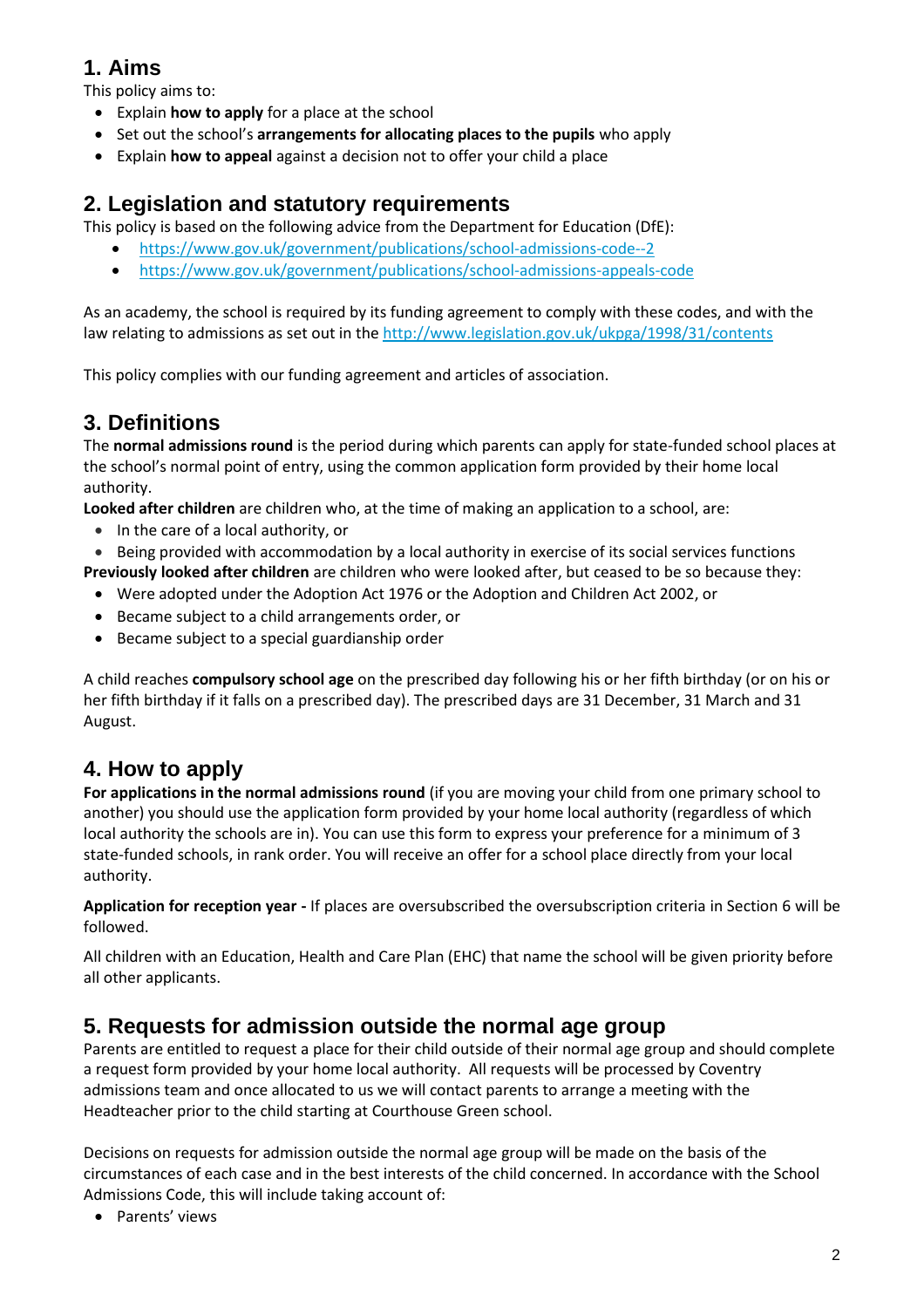- Information about the child's academic, social and emotional development
- Where relevant, their medical history and the views of a medical professional
- Whether they have previously been educated out of their normal age group
- Whether they may naturally have fallen into a lower age group if it were not for being born prematurely
- The headteacher's views

Wherever possible, requests for admission outside a child's normal age group will be processed as part of the main admissions round. They will be considered on the basis of the admission arrangements laid out in this policy, including the oversubscription criteria listed in section 6. Applications will not be treated as a lower priority if parents have made a request for a child to be admitted outside the normal age group. Parents will always be informed of the reasons for any decision on the year group a child should be admitted to. Parents do not have a right to appeal if they are offered a place at the school but it is not in their preferred age group.

### **6. Allocation of places**

#### **6.1 Admission number**

The school has an agreed admission number of 90 pupils for entry in reception year to Y6.

#### **6.2 Oversubscription criteria -**

All children whose Education, Health and Care Plan (EHC) plan names the school will be given priority before any other places are allocated.

If the school is not oversubscribed, all applicants will be offered a place. In the event that the school receives more applications than the number of places it has available, places will be given to those children who meet any of the criteria set out below, in order until all places are filled.

- Children who, at the time of admission, are in the care of a local authority or are provided with accommodation by the authority (looked after children). Also all previously looked after children, including those who appear (to the admission authority) to have been in state care outside of England and ceased to be in state care as a result of being adopted, or became subject to a child arrangements order or a special guardianship order. A looked-after child is defined in Section 22 of the Children Act 1989.
- Children who live in the catchment area served by the school, who have a brother or sister attending the school.
- Other children who live in the catchment area served by the school.
- Children living outside the catchment area with a brother or sister who currently attends the school.
- Children by reference to the distance to the preferred school. If it is not possible to meet all of the requests in any one of the categories described above, the City Council will prioritise the requests by reference to distance.

#### *If parents wish their child to attend our Enhanced Resource Provision for children with Disordered Speech and Language the child must have an Education Care and Health Plan (EHC) that requests Courthouse Green, in this instance the process of application is via the Coventry SEND department.*

#### **6.3 Tie break**

In the case of 2 or more applications that cannot be separated by the oversubscription criteria outlined above, the school will use the distance between the school and a child's home as a tie breaker to decide between applicants. Priority will be given to children who live closest to the school. Distance will be measured in a straight line from the child's home address to the school's front gates on **Sewall Highway.** A child's home address will be considered to be where he/she is resident for the majority of nights in a normal school week. Where the distance between 2 children's homes and the school is the same, random allocation will be used to decide between them. This process will be independently verified. One of the aims of a local school is to serve its neighbourhood and develop links with the local community to strengthen the school and the community. The area served by a school is known as the catchment area and details of specific catchment areas are available at <https://www.coventry.gov.uk/catchmentareas>